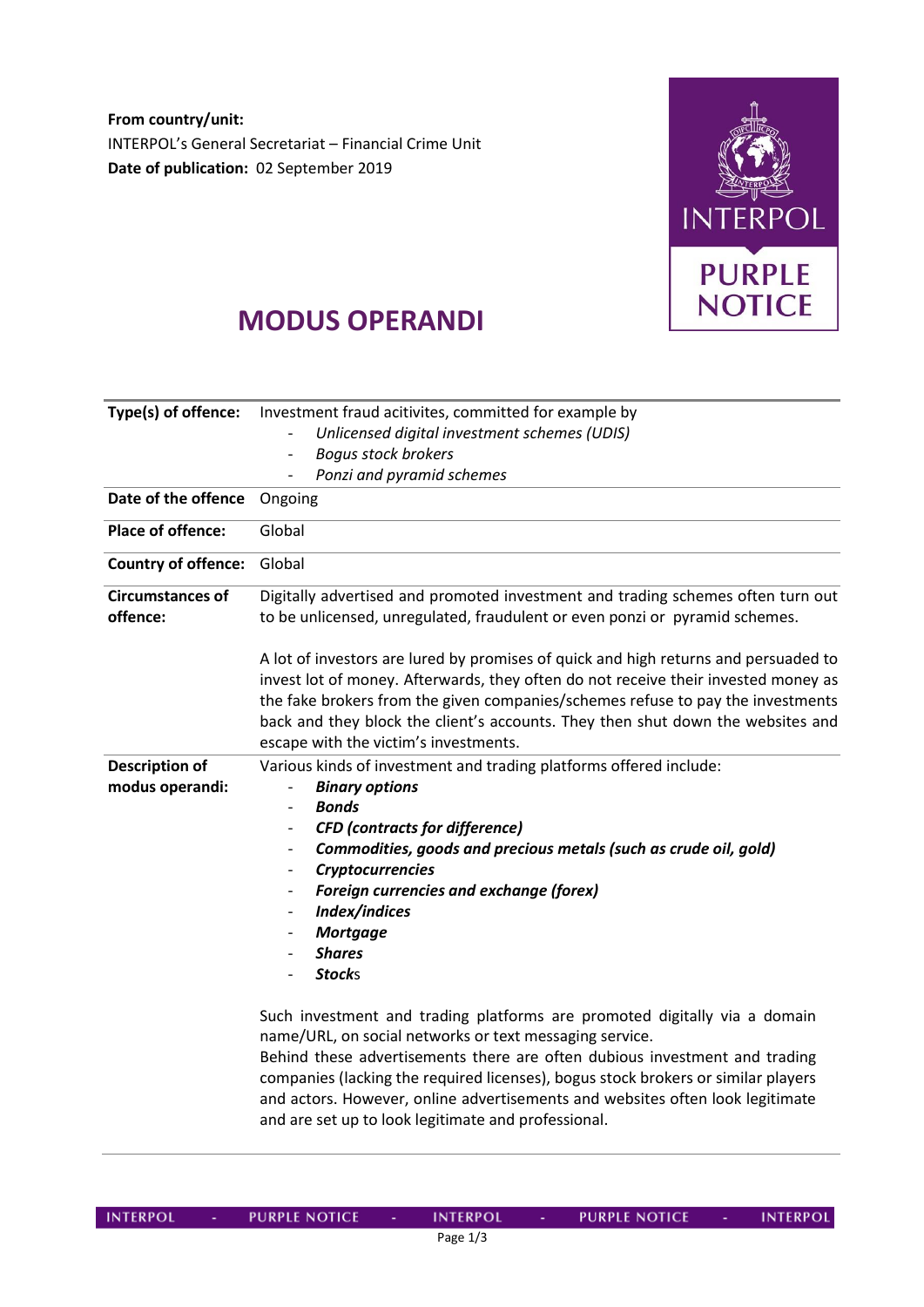These criminals also use cold-calling tactics to lure investors and victims by pressuring them into opening an account.

According to the national laws of many INTERPOL Member Countries, firms and companies offering financial services must be authorised and licensed by their respective national Financial Conduct and Supervisory Bodies. Many of the dubious schemes and companies previously mentioned operate without a license (*unlicensed digital investment schemes UDIS*), which means that financial products, investments and trading opportunities are promoted and offered to consumers illegally.

Moreover, such investment and trading opportunities (for examples shares) are often either worthless or non-existent. Sometimes legitimate-seeming certificates and other documents are fabricated to trick clients into investing with these illegal entities.

By receiving cold calls and reading the online advertisements, consumers and investors are lured with the promise of quick gains and high rates of return with low risk.

On such websites, investors can open trading accounts and start depositing money directly via card payments or wire transfers. Once an account has been opened, investors are then put into contact with perpetrators (by phone or email) who claim to be official brokers or personal account/ finance/portfolio managers for an array of different online investment exchanges, and trading platforms or websites.

On the investor's online account, virtually-announced quick gains are usually shown to the client, however these gains are usually not real. The website is manipulated to make it look like these gains were actually attained.

Contact with investors is established and maintained by perpetrators who set up and operate out of fake call centres. Perpetrators are usually competent and knowledgeable in what they're trying to sell, and they succeed by gaining the trust of the investors by keeping in touch regularly and promising more gains. The victims are then persuaded and pressured into investing even more of their money over time in several lump sum payments.

Once the investors wish to withdraw their money from their accounts, in some cases the perpetrators will make excuses to not give them access to their money. As soon as the victims start making inquiries and realize that they aren't able to access their funds, the perpetrators then become unreachable and disappear. Following their disappearance, the website often shuts down and investments are lost.

Countries and their competent authorities have been making a big effort to tackle these types of investment fraud activities by publishing relevant information, warnings and blacklists.

National Financial Conduct and Supervisory Authorities and Bodies regularly issue warnings and announce the names of unlicensed investment companies/schemes on their websites.

| <b>INTERPOL</b> |  |  |
|-----------------|--|--|
|                 |  |  |